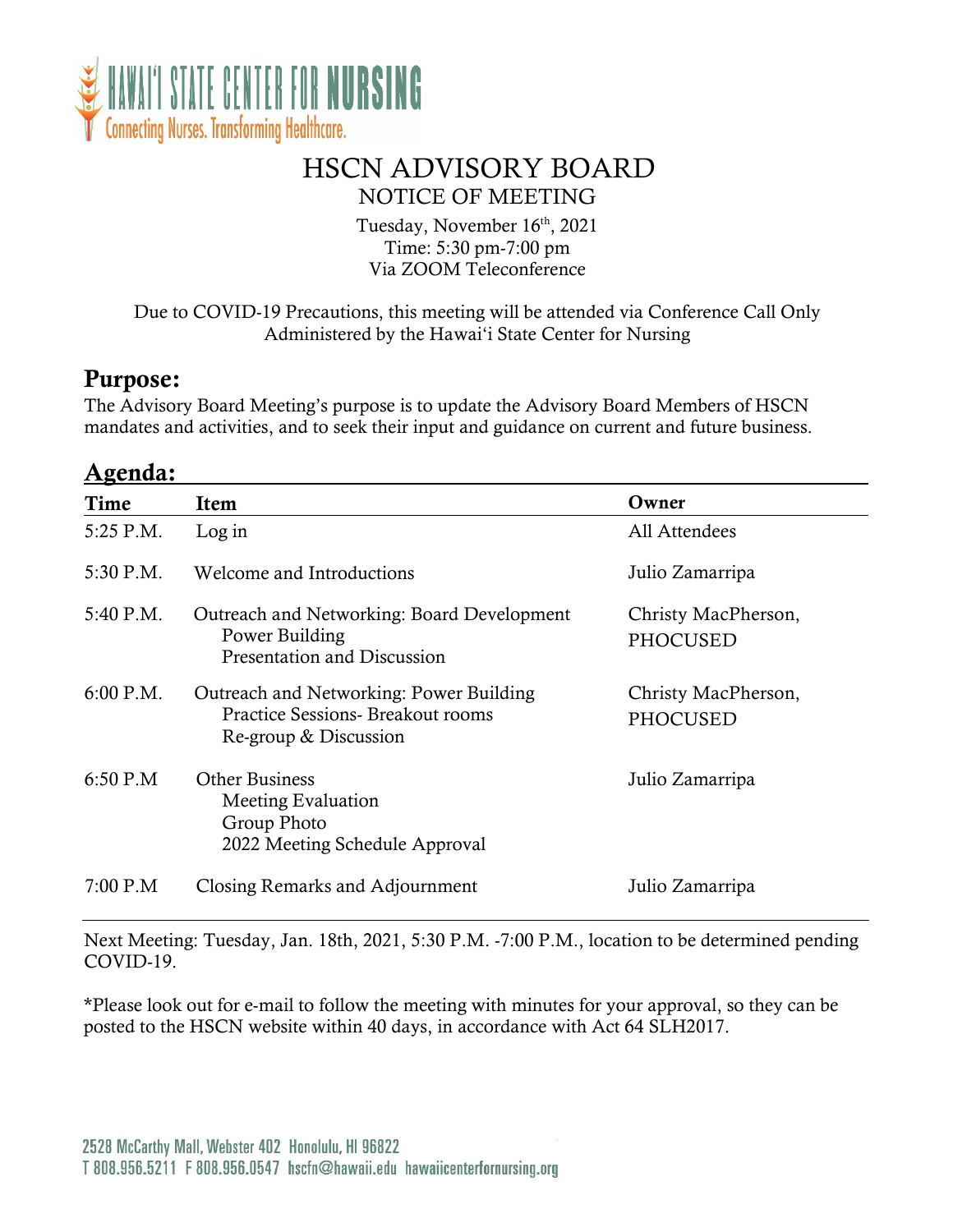

## Attachments:

- 1. Outreach and Networking Resources: Tips and Tools: Link: <https://drive.google.com/drive/folders/1EYOzbY4oyqev4gyL4C10vX9UrTiiCzg-?usp=sharing>
- 2. 2022 DRAFT HSCN Board Meeting Schedule

# Remote Meeting Access Details (Via ZOOM Conferencing):

You may join the meeting remotely using a computer, smart device or by phone. Please use the Meeting ID and see the access details below for the appropriate modality of access.

- To join the meeting from your computer, tablet or smart phone, follow the link provided: Link to access meeting: <https://zoom.us/j/98145550776?pwd=aGhGdkpzaVdTbmIwK2RPN1pnbTladz09> Meeting ID: 981 4555 0776 Passcode: HSCNBOARD!
- To join the meeting using your phone: Dial, +1 346 248 7799 US (Houston), Or +1 669 900 6833 US (San Jose) Or +1 253 215 8782 US (Tacoma), Or +1 312 626 6799 US (Chicago), Or +1 929 436 2866 US (New York) Or +1 301 715 8592 US (Washington D.C) Find your local number:<https://zoom.us/u/avF3753Zk> Meeting ID: 981 4555 0776 Passcode: 8220415715

# Auxiliary Service or Disability Accommodation:

If you require an auxiliary aid, auxiliary services, or other accommodations due to a disability, please contact Brianne Atwood by phone at (808) 956-0545 or by email at  $b$ atwood@hawaii.edu. Please make requests at least three working days in advance to allow adequate time to fulfill your request.

Upon request, this agenda/notice is available in alternative formats such as large print, or an ADA compliant electronic copy.

# Testimony:

Any interested person may submit testimony in writing to the Board on any agenda item by regular mail, email, or fax. An individual or representative wishing to testify in person should register prior to the start of the meeting. Testimony must be related to an item that is on the agenda, and such person shall be required to identify the agenda item to be addressed by the testimony. Submit testimony by one of the following methods: Email to HSCFN@hawaii.edu, FAX to (808) 956-0547, mail to Hawaii State Center for Nursing Advisory Board 2528 McCarthy Mall Webster Hall 402 Honolulu, Hawai'i 96822. Each individual is allotted five minutes, or an amount of time otherwise designated by the Chairperson, to provide testimony to the Board.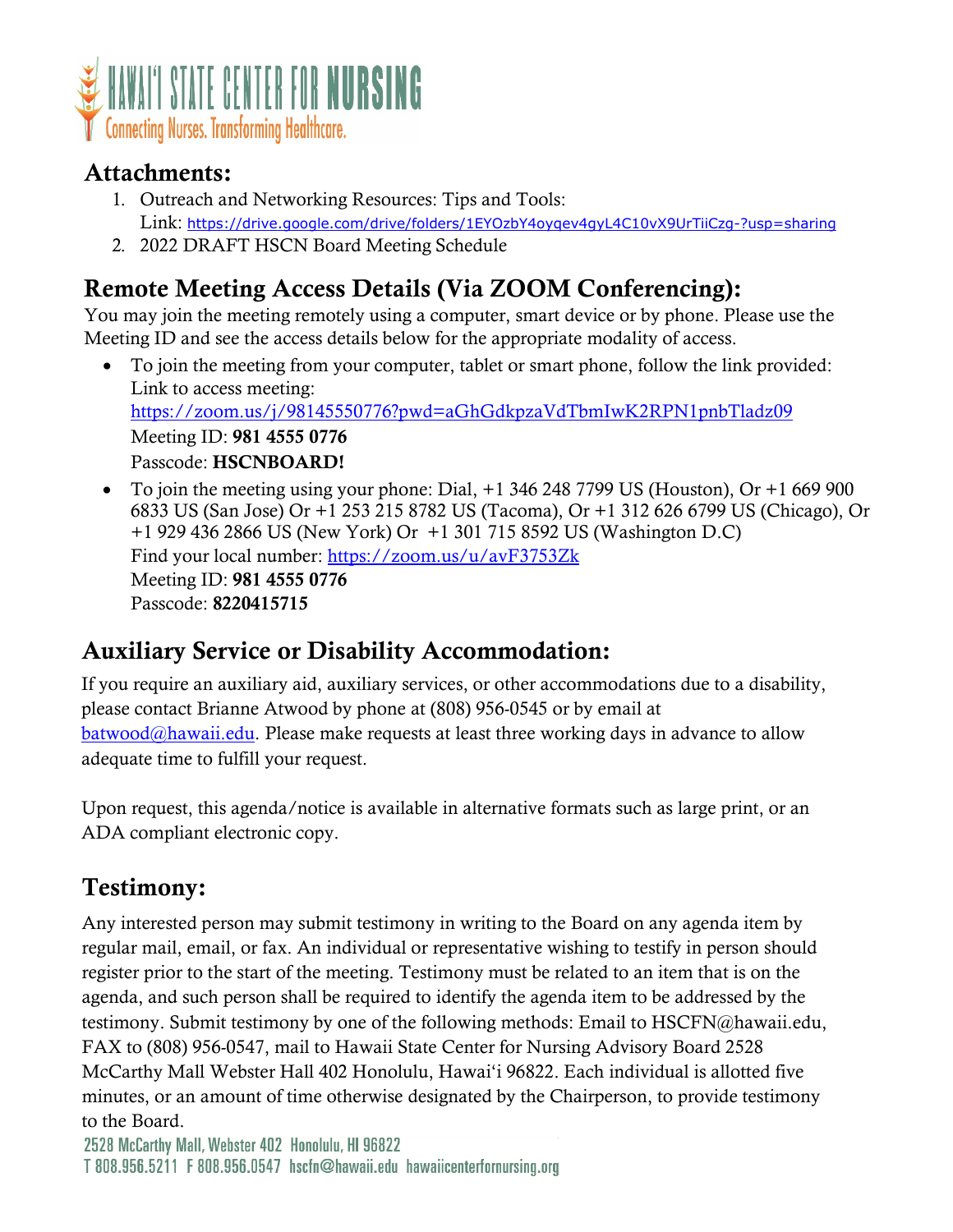

### Invitation List: Advisory Board Members

| Name                                                   | Role/Title                                                              | <b>Affiliation</b>                 |
|--------------------------------------------------------|-------------------------------------------------------------------------|------------------------------------|
| Julio Zamarripa<br>MSN, RN                             | Chairman, HSCN Advisory<br><b>Board Registered Nurse</b>                | Straub Clinic and Hospital         |
| Bonnie Castonguay<br>MBA, RN, CMC                      | Vice Chairman, HSCN Advisory Board<br>Co-founder and President          | Ho'okele Health Innovations, LLC   |
| Anne Scharnhorst<br>RN, MN                             | Member<br>Allied Health Department Chair                                | Maui Community College             |
| Beth Hoban<br>RN, MAOM                                 | Member<br>Founder, President, Chief Executive Officer                   | Prime Care Services, Hawai'i, Inc. |
| Susan Lee<br><b>RN</b>                                 | Member<br>Wound Care Nurse, Retired                                     | Formerly with Le'ahi Hospital      |
| Rose Hata<br>DNP, MBA, RN, APRN,<br>CCRN, CCNS, NEA-BC | Member<br>Director, Queen Emma Nursing Institute                        | The Queen's Medical Center         |
| Arthur Sampaga<br>RN, MSN, CCRN, CHEP,<br><b>CNML</b>  | Member<br>Chief Nursing Officer, East Hawai'i Region                    | Hilo Medical Center                |
| Doreen Nakamura<br>DNP, MBA,<br>RN, NEA-BC, CCM        | Member<br>Director of Clinical Care                                     | <b>UHA Health Insurance</b>        |
| Clementina Ceria-Ulep<br>PhD, MSN, RN                  | Ex-Officio Member<br>Acting Dean, School of Nursing<br>& Dental Hygiene | University of Hawai'i at Mānoa     |

### Other Attendees

| Name                                                        | Role/Title                  | <b>Affiliation</b>               |  |
|-------------------------------------------------------------|-----------------------------|----------------------------------|--|
| Christy MacPherson                                          | Guest Presenter<br>Director | PHOCUSED                         |  |
| Laura Reichhardt<br>MS, A-GNP-C, RN                         | <b>Executive Director</b>   | Hawai'i State Center for Nursing |  |
| Katherine Finn Davis<br>PhD, RN, APRN, CPNP,<br><b>FAAN</b> | Associate Director, EBP     | Hawai'i State Center for Nursing |  |
| Carrie Oliveira<br>PhD                                      | Workforce Researcher        | Hawai'i State Center for Nursing |  |
| Liane Muraoka<br><b>RN</b>                                  | Program Lead                | Hawai'i State Center for Nursing |  |
| 2528 McCarthy Mall, Webster 402 Honolulu, HI 96822          |                             |                                  |  |

T 808.956.5211 F 808.956.0547 hscfn@hawaii.edu hawaiicenterfornursing.org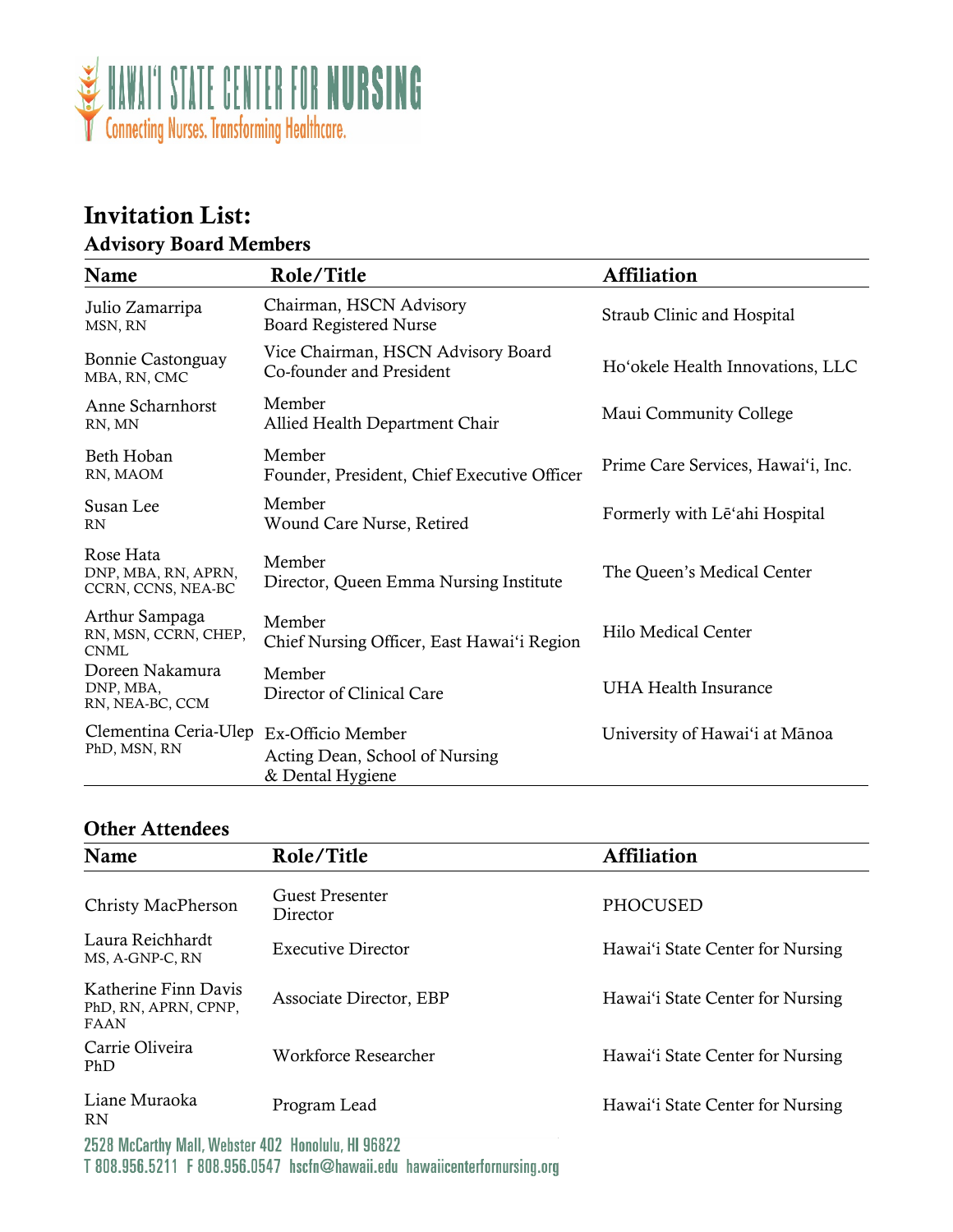

| Name              | Role/Title                      | <b>Affiliation</b>               |
|-------------------|---------------------------------|----------------------------------|
| Donnelson Banquil | Administrative Officer          | Hawai'i State Center for Nursing |
| Amy Ono           | Administrative & Fiscal Support | Hawai'i State Center for Nursing |
| Brianne Atwood    | Program Coordinator             | Hawai'i State Center for Nursing |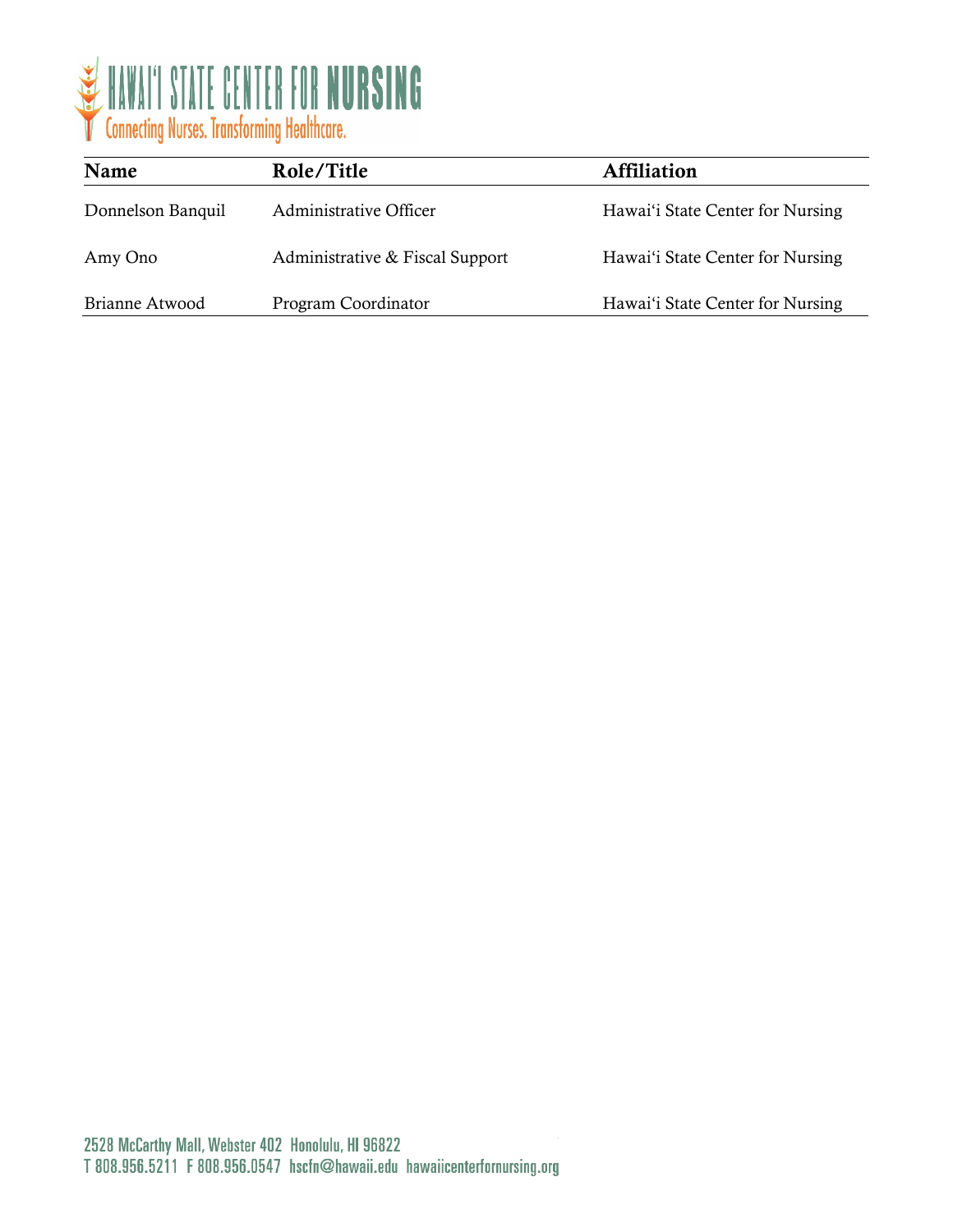



| <b>Time</b> | <b>Topic</b>                                                                                                      | Owner                                  |
|-------------|-------------------------------------------------------------------------------------------------------------------|----------------------------------------|
| $5:25$ P.M. | Log in                                                                                                            | All Attendees                          |
| $5:30$ P.M. | Welcome and Introductions                                                                                         | Julio Zamarripa                        |
| 5:40 P.M.   | Outreach and Networking: Board Development<br>Power Building Presentation and Discussion                          | Christy MacPherson,<br><b>PHOCUSED</b> |
| 6:00 P.M.   | Outreach and Networking: Power Building Practice<br>Sessions-Breakout rooms<br>Re-group & Discussion<br>$\bullet$ | Christy MacPherson,<br><b>PHOCUSED</b> |
| 6:50 P.M.   | Other Business<br><b>Meeting Evaluation</b><br>Group Photo<br>2022 Meeting Schedule Approval<br>$\bullet$         | Julio Zamarripa                        |
| 7:00 P.M    | Adjournment                                                                                                       | Julio Zamarripa                        |

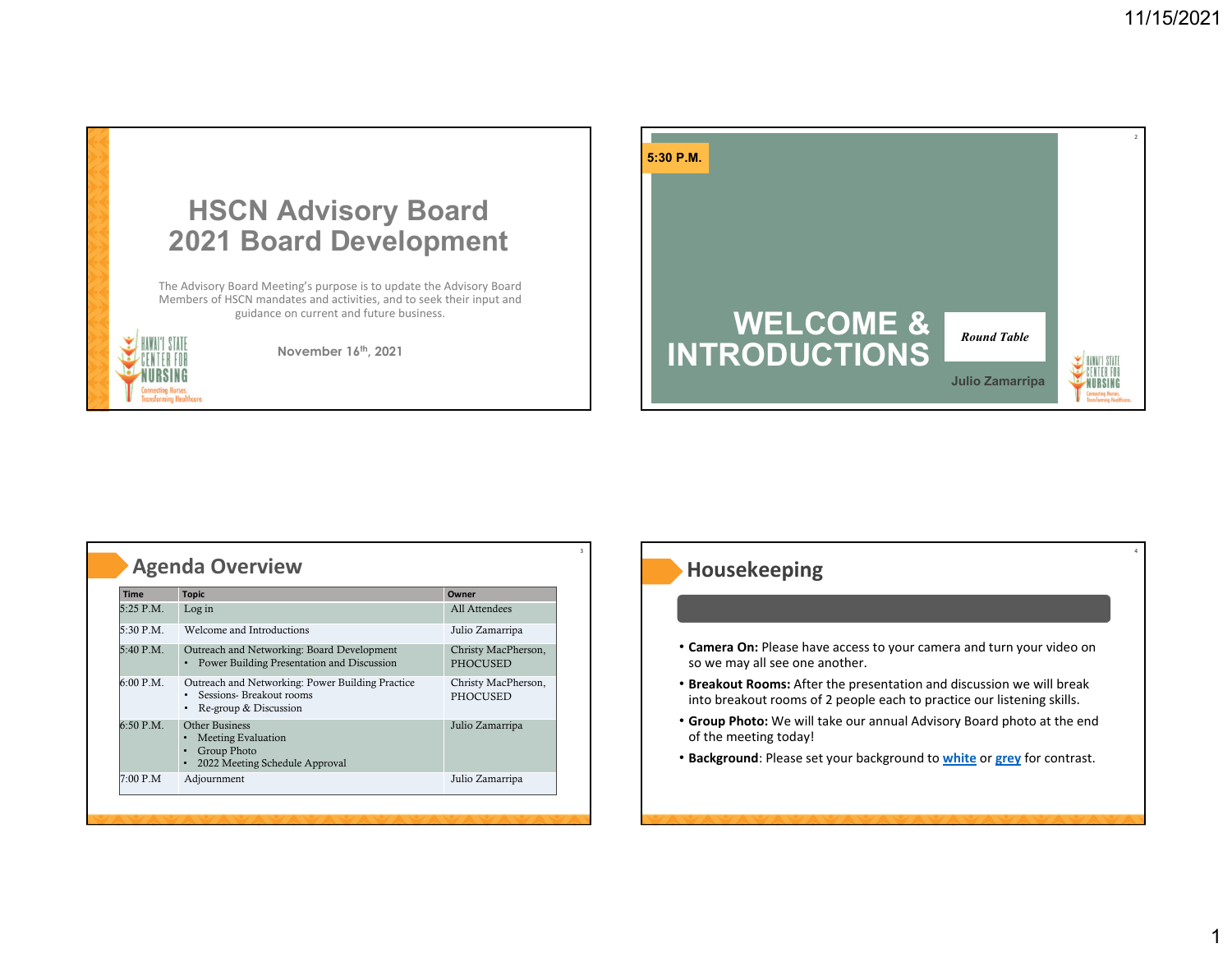

### **Special Guest and Trainer**

### **Christy MacPherson**



Protect Hawai<sup>ʻ</sup>i's <sup>ʻ</sup>Ohana, Children, Under‐Served, Elderly, and Disabled (PHOCUSED) **Director**

Christy MacPherson is the first director of health and human services advocacy organization **PHOCUSED** (Protecting Hawai'i's 'Ohana, Children, Under‐Served, Elderly, and Disabled) since it became <sup>a</sup> project of Hawai<sup>ʻ</sup>i Appleseed in 2019. She is <sup>a</sup> community organizer, licensed clinical social worker and field instructor for the University of Hawai<sup>ʻ</sup>i Myron B. Thompson School of Social Work.

# **Outreach and Networking: Board Development**

### **Power Building Resources**

#### **Handouts**

- **The Listening Process Description**
- **Conducting Effective One‐On‐One Conversations**
- • **Some Guidelines on Questions To Generate Conversation at <sup>a</sup> Relational (1:1) Meeting**
- **One‐On‐One Conversation Evaluation**

https://drive.google.com/drive/folders/1EYOzbY4oyqev4gyL4C10v X9UrTiiCzg‐?usp=sharing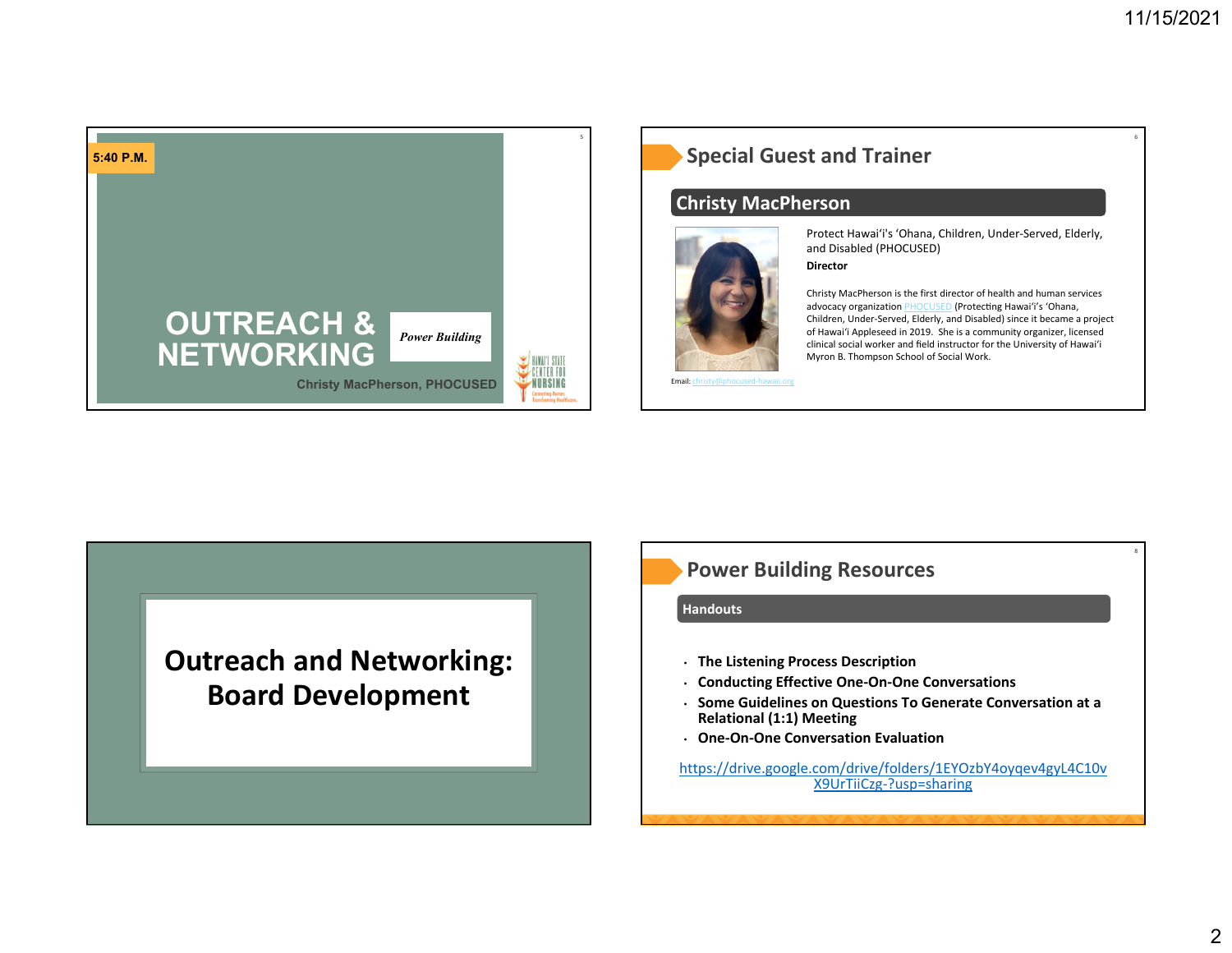



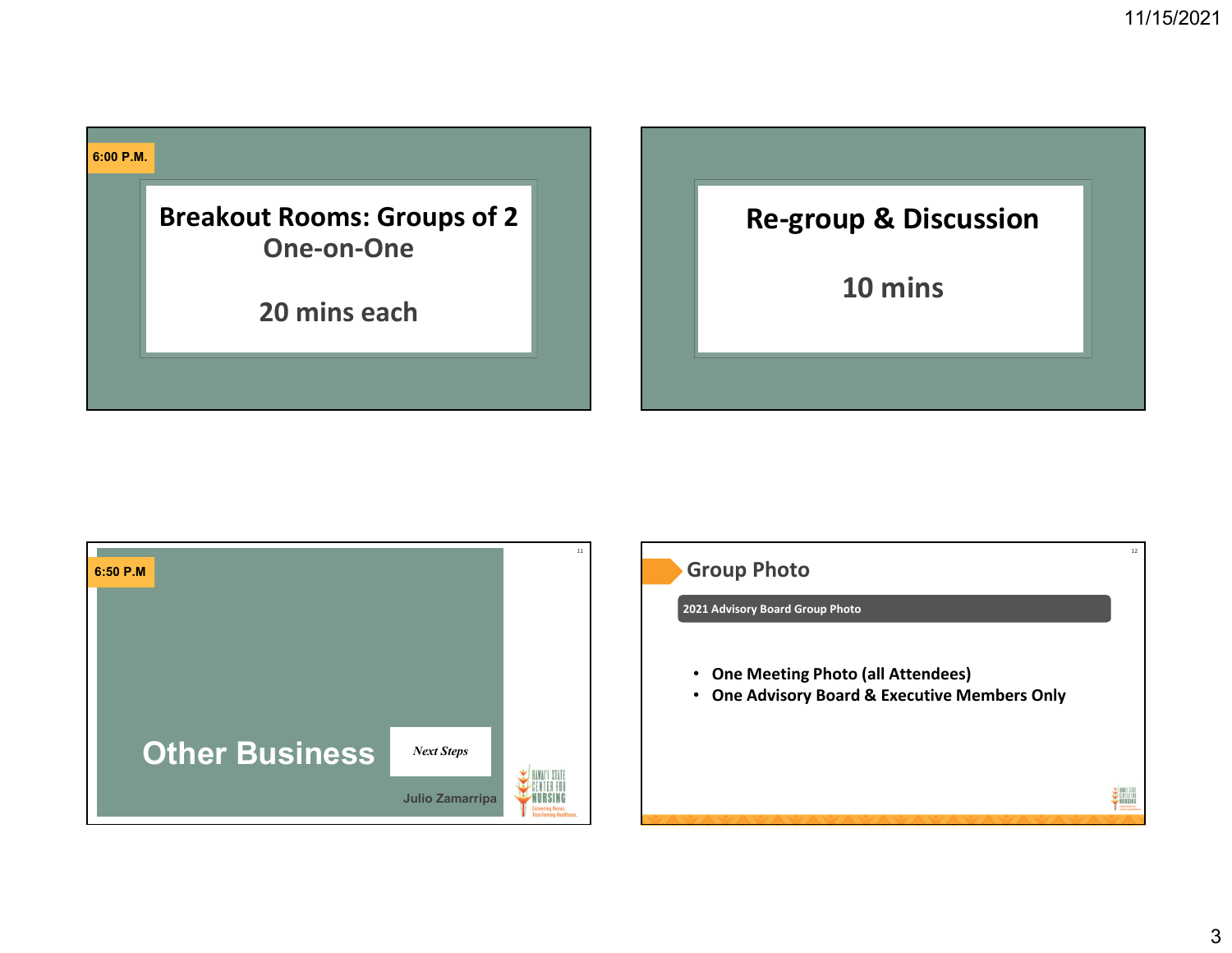





#### 4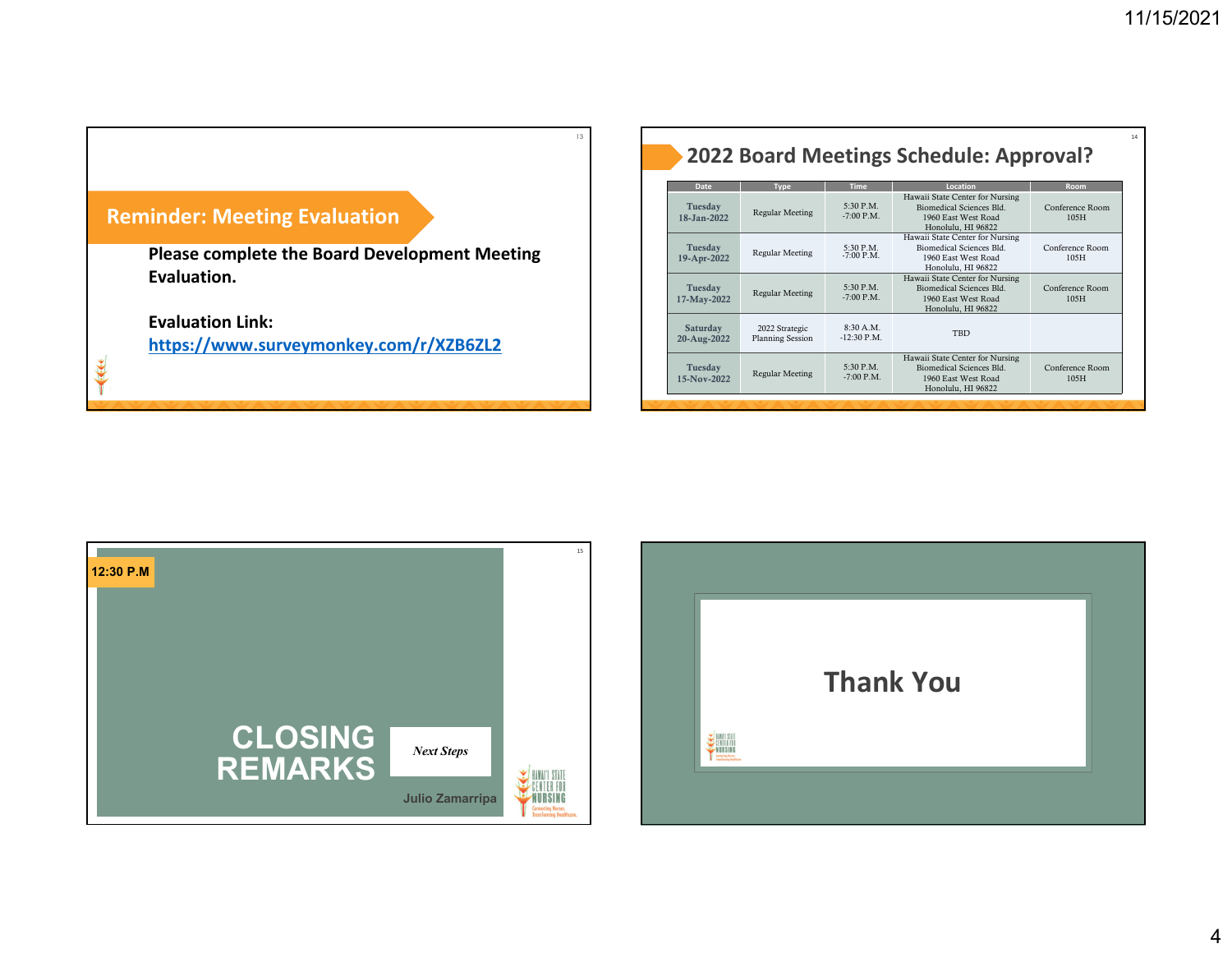## **The Listening Process**

The Listening Process entails truly *listening* to each other to find out members' hopes, dreams, talents and concerns both within the organization as well as in the wider community. Members share their "stories" with one another and deepen their relationships. This process will help strengthen and build our organization and identify key issues that they may choose to address.

This Listening Process training is for "listeners" who will be doing one-on-ones with their own members. This process takes roughly 6-8 weeks with a couple of report sessions during this time. The total time commitment is approximately 15-17 hours of your time which is spread over 2 months. The goal is to reach approximately 2/3 of the organization.

Any questions? Feel free to contact Christy MacPherson at 554-3833 or email her at **christy@phocused.org**.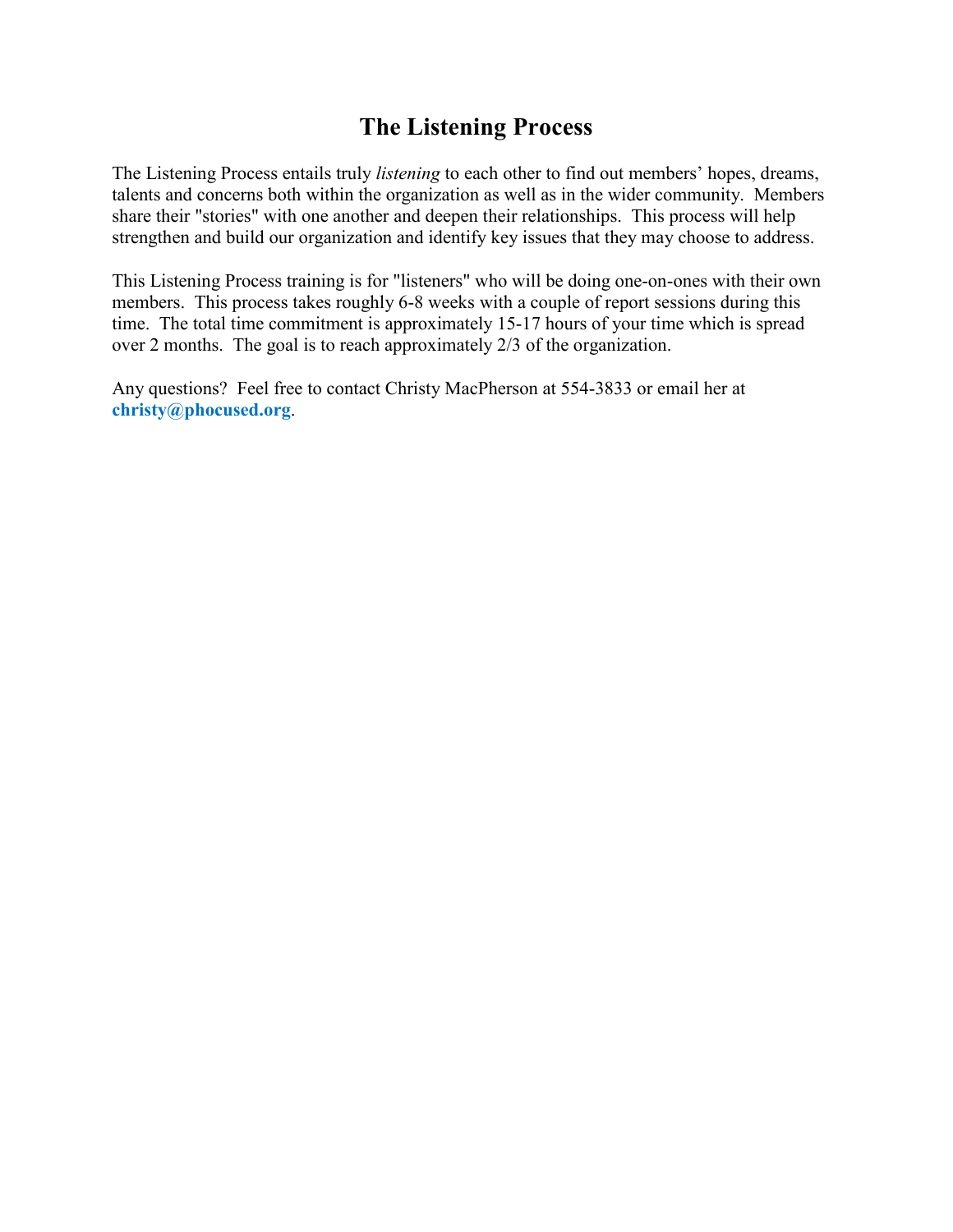### **CONDUCTING EFFECTIVE ONE-ON-ONE CONVERSATIONS**

You have been conducting one-on-one conversations for most of your adult life. The difference is that now we want to encourage you to do it intentionally  $-$  for the purpose of building relationships and building on your public life to increase opportunity.

The leaders who most effectively do one-on-ones are those who:

- Are courageous and ask questions that encourage stories and provide insight into the values, life experience, faith journey, risk, ambitions, talents, joys and pains in the person's life.
- Are curious and able to listen and hear the person they are meeting with. Curiosity allows you to identify areas of interest you want to explore about the person.
- Are willing to ask "why" to help shape clarity in the conversation.

There are four reasons for conducting one-on-one conversations:

- 1. Establish or strengthen the relationship with this person (get to know them better)
- 2. Understand what motivates them (what is their self-interest and how does it connect to yours?)
- 3. Help create clarity about values (asking "why" helps do that)
- 4. Get information.

You are on the hunt for leaders – people like yourself. As you conduct one-on-ones, you want to know three basic things:

- 1. Is the person relational what groups do they belong to, what have they done with others, etc.
- 2. What stories did you hear that give you insight about this person (see above)
- 3. What do you believe is the self-interest of this person (what do they want, what are they willing to work for, what will benefit them).

Rules for successful one-on-one conversations:

- 1. You make an appointment. Call each person. If you are part of an outreach campaign being carried our in your congregation, let the person know. Tell them it will only be 30 minutes and you would like to meet in a place that is appropriate for the meeting (get a room at the congregation, at their home, at a quiet restaurant)
- 2. Be on time. Take nothing with you other than your curiosity and courage. You do not take notes during the one-on-one.
- 3. Be courageous and curious. You will know you are successful if the time appears to fly by and you still want to talk to this person.
- 4. Thank the person for their time and sharing.
- 5. If you set up the appointment, this is your one-on-one and you are directing the conversation and listening intently. Should the person want to know about you, encourage the person to set up an appointment with you.
- 6. When you are in your car or at home, immediately fill out the one-on-one form and keep it in a file.

Please leave any biases you may have at home. Do not judge. Do not preach. JUST PROBE, LISTEN, and SEEK CLARITY.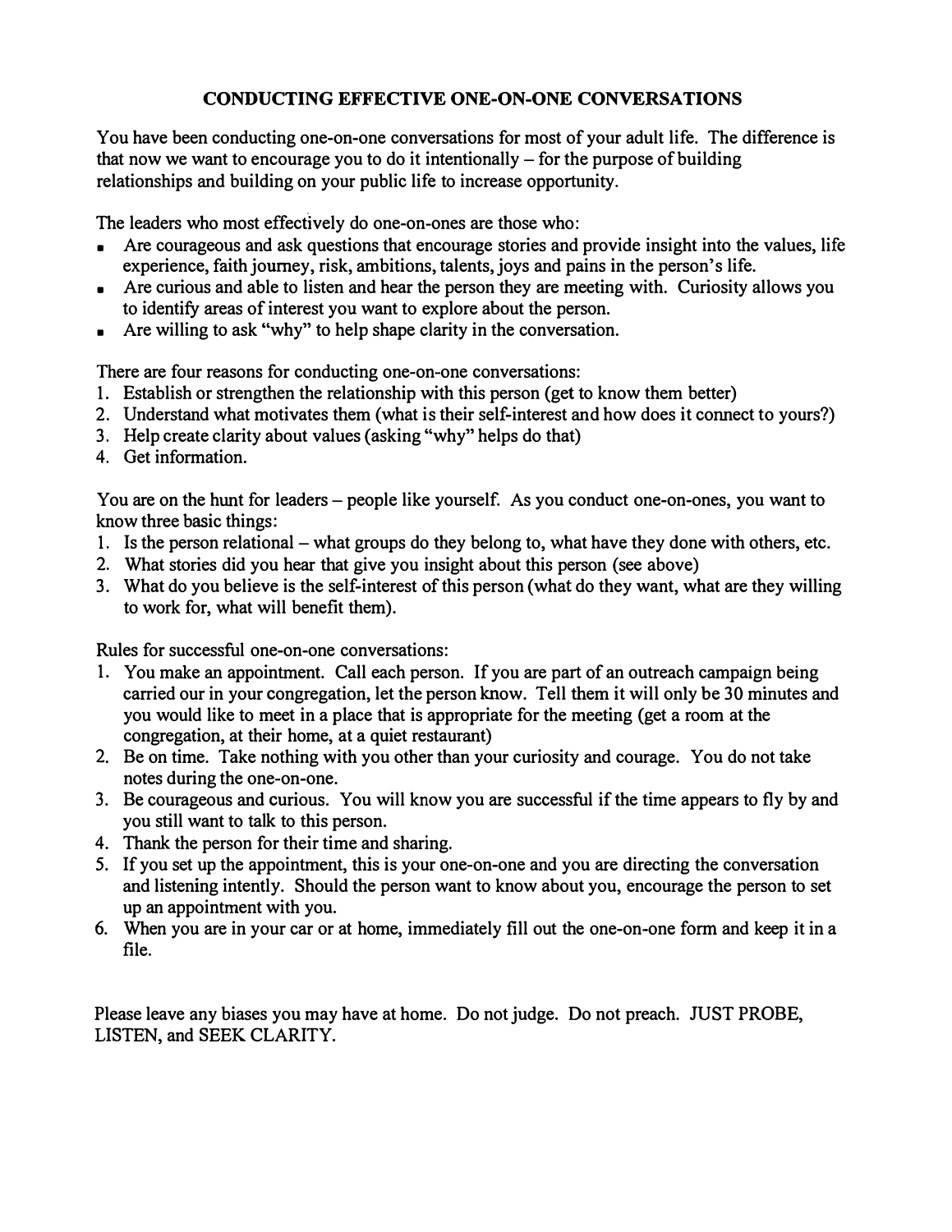#### **Some Guidelines on Questions To Generate Conversation at a Relational (1:1) Meeting**

**The following questions are meant as a guideline to engage an individual in conversation during a relational meeting. Questions should be focused on the person's self-interests within the context of her/his daily life, or search for meaning, or struggle to act on values in the wider community. Starting off with "why's?<sup>n</sup>and "how's?" tend to generate reflective responses. Raising questions pertaining to 'what's?" may generate a lot of information without meaning, unless followed up by some probing.** 

**Here are some sample questions focusing on:** 

#### **Individual**

**Where did you grow up? How was growing up in those days? Did you have an easy time growing up?** 

**When did you arrive on the island? Why did you come to this city? Who do you take after: your mother or your father? Who are your mentors? So, you are a teacher ... Why did you decide to become one?**  How do you spend your "free" time? Do you like to read? What do you read?

#### **Family or Household**

**Do you have a family? How many children do you have? How is your child doing in school? Is your eldest planning to go to college? Do you think s/he is fully prepared to enter the university or to earn a living after graduating from high school? \Yhy do you !ive with your parents? Is that by choice or necessity?** 

#### **Community/City**

**How is your neighborhood? Do you feel safe walking around your neighborhood at night? Do you know your neighbors? Have you found a friend or two among them? Why did you choose to live where you are living now?** 

**Five or ten years from now, how would you envision this city?**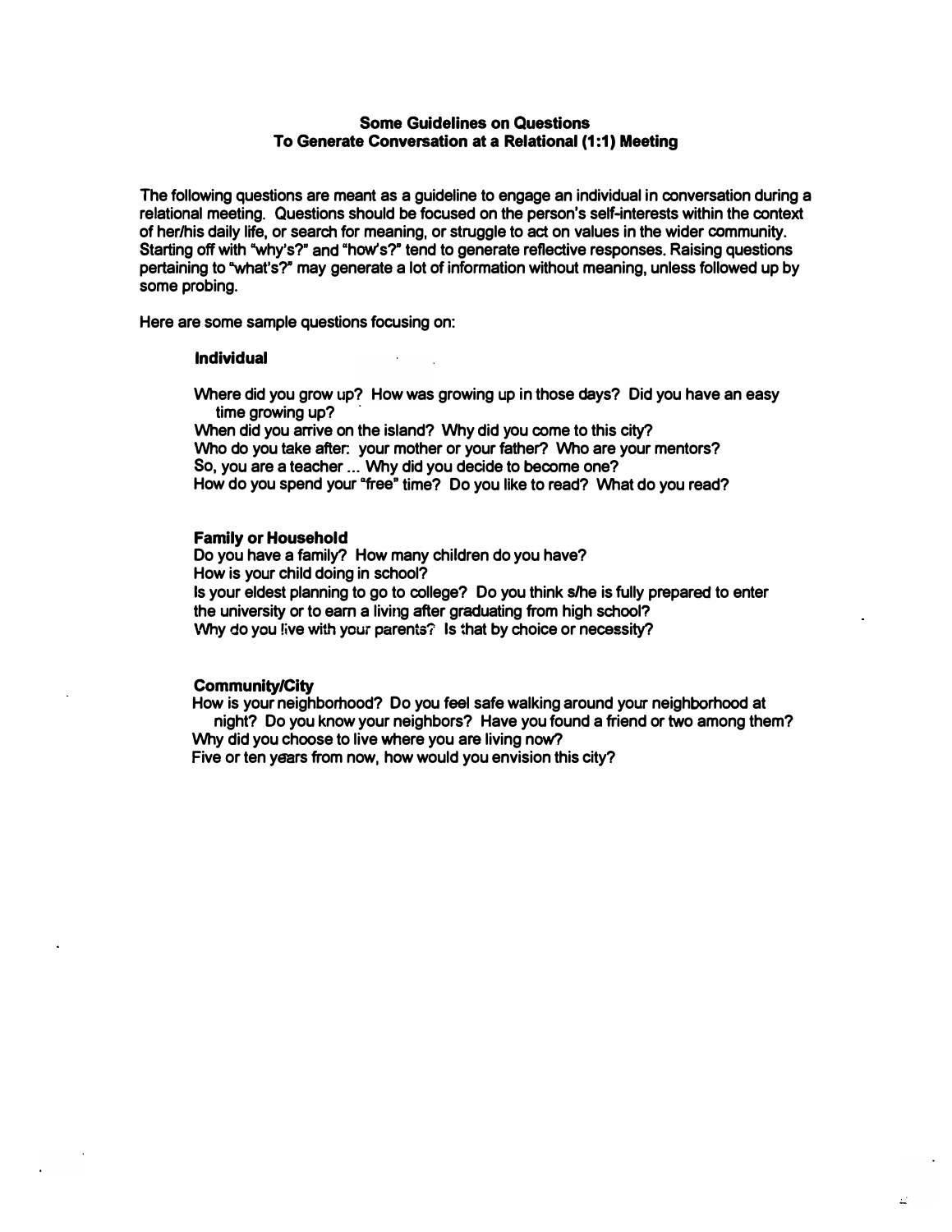### **ONE-ON-ONE CONVERSATION**

Nrune of the person being visited: \_\_\_\_\_\_\_\_\_\_\_\_\_\_\_\_\_\_\_\_\_\_ \_

Address:

Telephone: \_\_\_\_\_\_\_\_\_\_\_\_\_\_\_\_\_\_\_\_\_\_\_\_\_ \_

What relationships does this person have (groups he/she belongs to, leadership roles he/she has assumed, activities in **w**hich he/she has been engaged in the community)?

---------------------------

What did you learn about this person? (values, ambitions, interests, life experience, joy, anger, capacity to risk, talents)

What do you believe is the self-interest of this person? (What do they care about the most?)

IJ.

.<br>1940au - James March, 1940au - Francouz Mariana e ann an Iodair Franca ann an Changair ann an 1940

What is your name?  $\qquad \qquad \qquad$ 

Date of visit -----------------------